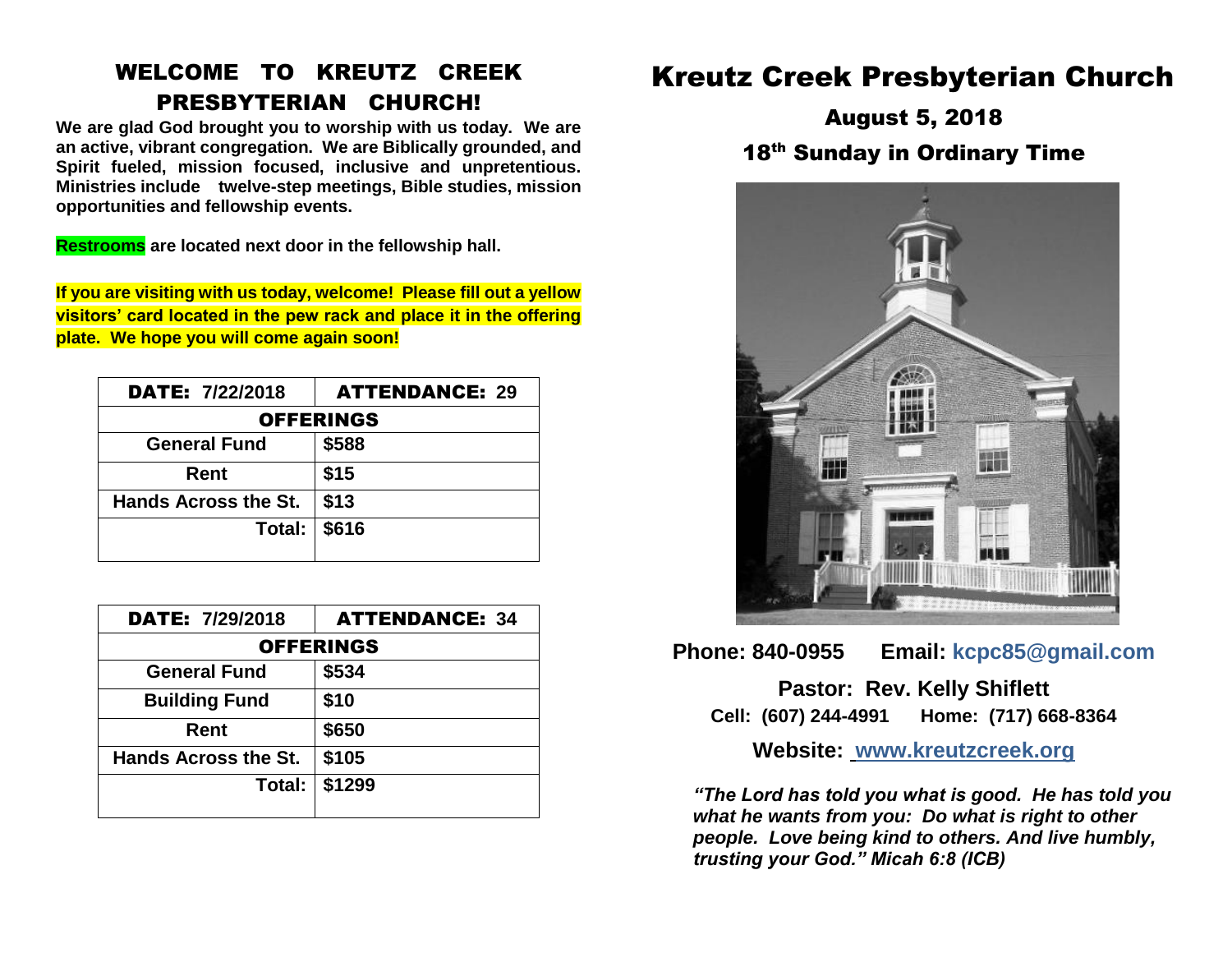## **Kreutz Creek Presbyterian Church**

**August 5, 2018 18 th Sunday in Ordinary Time**

**Welcome & Announcements**

**Prelude**

**Call to Worship (Responsively)**

**Draw near to God, who has heard your complaining. Come in the name of Jesus, who understands your need.**

#### We have received manna in the wilderness. We have bee offered the bread of life.

**Open yourselves to God's steadfast love. Be honest before the Holy One who knows all you do.** 

#### We are judged according to our deeds. Our secret sins are known to our God.

**The Holy Spirit has come to restore your joy. God's presence is real to those who accept God's gift.** 

#### Whoever comes to Jesus will not be hungry. Whoever trusts in Christ will never be thirsty.

**Come, let us enter into worship with our God and Creator.** 

**Prayer of Invocation** 

**\*Hymn "I Sing the Mighty Power of God" 32** 

**\*Confession of Faith (Unison)**

 O God, our transgressions are many. We have sinned against you and done evil in your sight. We have wandered far from your truth. You alone know the extent of our guilt. You are justified to pass

judgment and sentence us. We are crushed by the wrong we have allowed and the good we have avoided. We plead for mercy. Wash us thoroughly and cleanse us deep within. Put a new and right spirit in us and restore to us the joy of your salvation. Help us to lea lives worthy of your call to us, in Jesus' name. Amen. **\*Gloria Patri 581**

**\*Peace of Christ** 

**May the peace of Christ be with you**.

#### And also with you.

**Children's Message "Story Time" Joys, Concerns, God Sightings Pastoral Prayer & Lord's Prayer (debts/debtors)**

**Special Music:** Kara LeCates

**Scripture Lesson: Mark 4: 1-9** 

**Sermon: "What's This All About?"**

**Offertory / Presenting our Tithes & Offerings**

| *Doxology | 606 |
|-----------|-----|
|           |     |

**\*Hymn "Blessed Assurance" 839**

#### **Benediction**

**Postlude** The postlude provides a time of quiet reflection. Please remain seated until it concludes and the "light" has been taken "into the world".

**\*Please stand as you are able.**